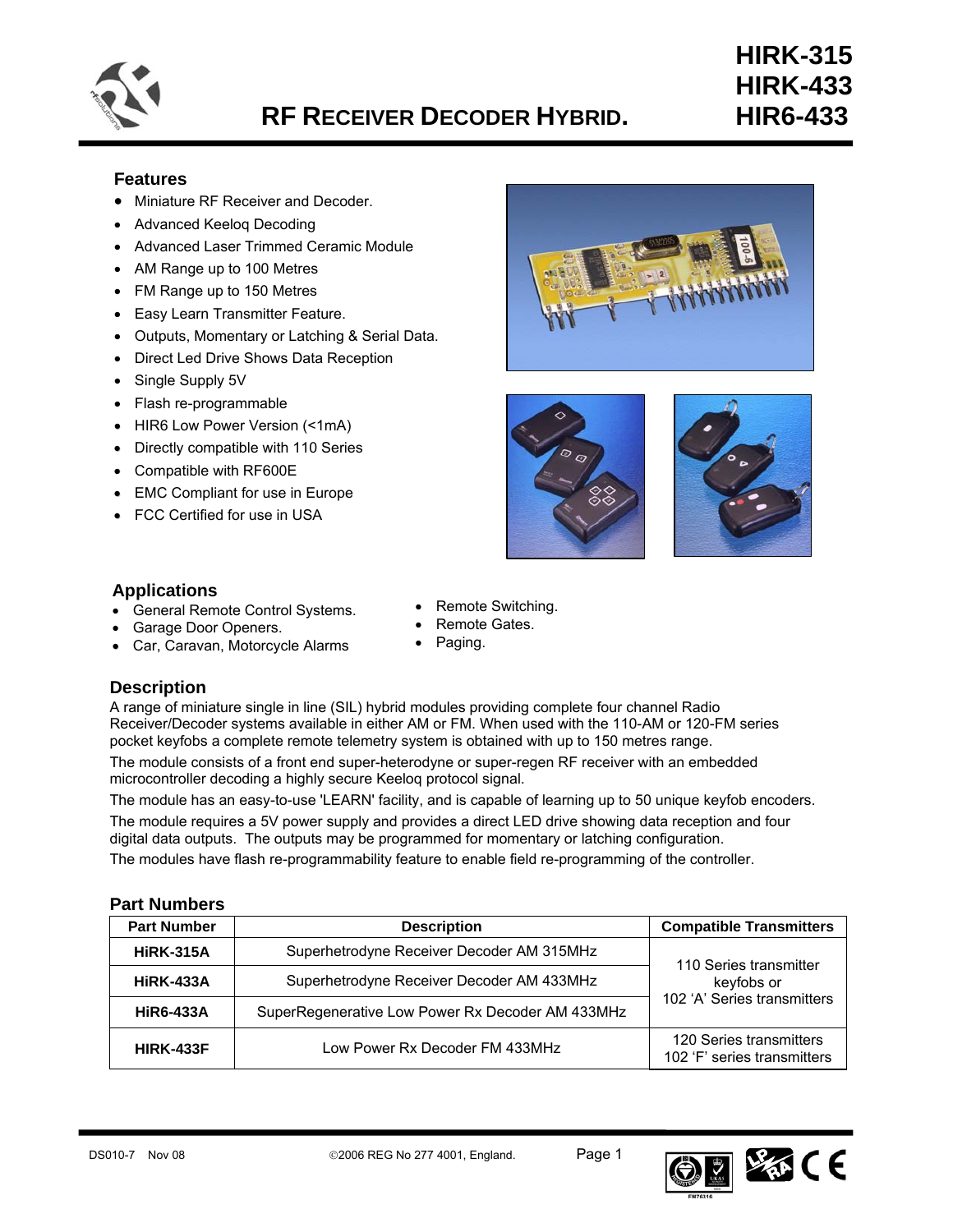

## **HiRK Versions**

This range of modules provides a high sensitivity and selective Superhetrodyne receiver, combined with flash programmable controller, supplied pre-programmed to operate with a suitable Keeloq Transmitter encoder. The range from such a system can be up to 150 metres Lin of Sight (LOS).

Custom versions of this product are available, please contact our sales department for further details

## **Pin Descriptions Superhetrodyne Versions (HiRK series)**

| Pin No         | <b>Name</b>        | <b>Description</b>                                                                                                                                                                                                                                                                                     |
|----------------|--------------------|--------------------------------------------------------------------------------------------------------------------------------------------------------------------------------------------------------------------------------------------------------------------------------------------------------|
| 1              | Vcc-RF             | +5V Supply Voltage - RF section                                                                                                                                                                                                                                                                        |
| $\mathbf{2}$   | <b>GND-RF</b>      | <b>RF</b> Ground                                                                                                                                                                                                                                                                                       |
| 3              | <b>ANT</b>         | Connect Antenna to this input                                                                                                                                                                                                                                                                          |
| $\overline{7}$ | <b>GND-RF</b>      | <b>RF</b> Ground                                                                                                                                                                                                                                                                                       |
| 11             | <b>GND-AF</b>      | AF Ground                                                                                                                                                                                                                                                                                              |
| 13             | <b>RSSI</b>        | Received Signal Strength Indicator (RSSI)                                                                                                                                                                                                                                                              |
| 14             | $O/P-AF$           | Raw Data output from RF receiver (CMOS/TTL signal)                                                                                                                                                                                                                                                     |
| 15             | Vcc-digital        | +5V Supply Voltage - digital section                                                                                                                                                                                                                                                                   |
| 16             | <b>Vdd-digital</b> | <b>Digital Ground</b>                                                                                                                                                                                                                                                                                  |
| 17             | <b>MCLR**</b>      | Pulls Microcontroller into reset if connected to Ground<br>May be left unconnected if not required (internally tied high)                                                                                                                                                                              |
| 18             | Link <sub>2</sub>  | Connect to GND to make link, may be left O/C if not required                                                                                                                                                                                                                                           |
| 19             | Link1              | Connect to GND to make link, may be left O/C if not required                                                                                                                                                                                                                                           |
| 20             | <b>PSW</b>         | Programming Switch input. Used when learning new transmitters and erasing data.                                                                                                                                                                                                                        |
| 21             | <b>LED</b>         | External LED sink output, can be connected directly to cathode of external LED.<br>Connect Anode of the LED directly to +5V.<br>Indicates Data reception, and programming status.                                                                                                                      |
| 22             | O/P2               | Active High data Output 2 (has a $220\Omega$ series resistor)                                                                                                                                                                                                                                          |
| 23             | O/P3               | Active High data Output 3 (has a $220\Omega$ series resistor)                                                                                                                                                                                                                                          |
| 24             | O/P4               | Active High data Output 4 (has a 220 series resistor) or<br>Battery Low Output: Indicates when the transmitter battery is low voltage (Output is<br>high when battery low)<br>Serial Data Output: Outputs the Serial ID of transmitter encoder. Please see<br>RF600 for serial data format and timings |
| 25             | O/P1               | Active High data Output 1 (has a $220\Omega$ series resistor)                                                                                                                                                                                                                                          |

## **Compatibility with older versions of this module**

- \*\* AM-HiRK: To remain compatible with previous versions of the product, this pin may be removed and ignored.
- AM-HiRH : Please contact sales for part HiRK-433P534

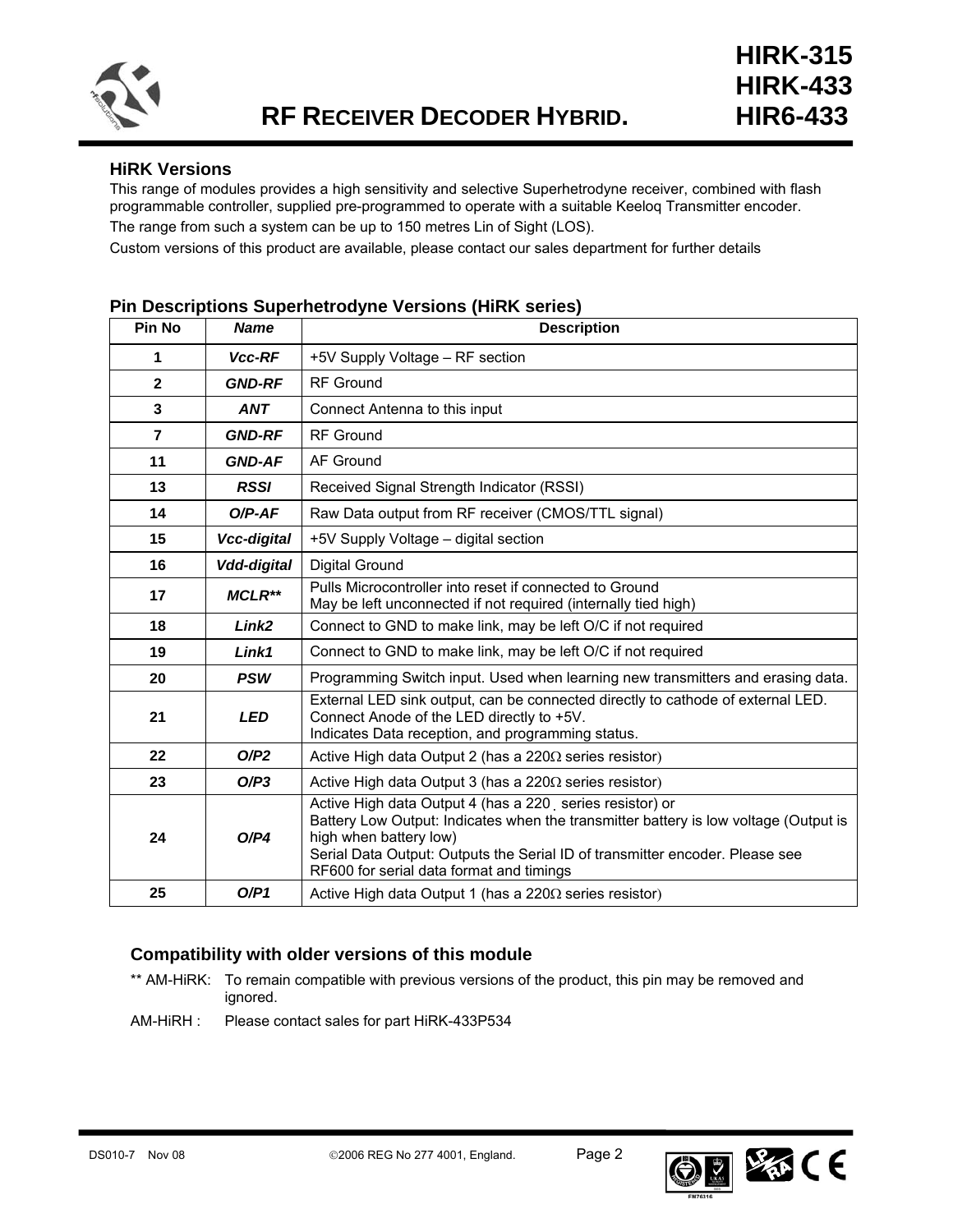

## **HiRK Application Circuit**



## **Data Outputs**

Outputs are digital CMOS/TTL (PIC Micro) with a series 220  $\Omega$  protection resistor. Outputs are all normally low, active high.

|           | <b>Link Positions</b> | <b>Digital Outputs</b> |                  |         |                  |  |
|-----------|-----------------------|------------------------|------------------|---------|------------------|--|
| Link1     | Link2                 | O/P 1                  | O/P <sub>2</sub> | $O/P_3$ | O/P <sub>4</sub> |  |
| Open      | Open                  | Latch                  | Latch            | Latch   | Latch            |  |
| Open      | Connected             | Mom                    | Mom              | Mom     | Mom              |  |
| Connected | Open                  | Mom                    | Mom              | ∟atch   | Tx Bat Low       |  |
| Connected | Connected             | Latch                  | _atch            | Mom     | Serial Data      |  |

**Mom :** This output is valid for the duration of valid key press of the transmitter switch Latch: This output changes state on each valid transmitter switch press.

| <b>Transmitter Switch / Output Table</b>                            |                  |                  |            |      |  |  |  |
|---------------------------------------------------------------------|------------------|------------------|------------|------|--|--|--|
| O/P <sub>2</sub><br>O/P <sub>1</sub><br>$O/P_3$<br>O/P <sub>4</sub> |                  |                  |            |      |  |  |  |
| 1 Switch Keyfob                                                     | Centre Switch    |                  |            |      |  |  |  |
| 2 Switch Keyfob                                                     | <b>LH Switch</b> | <b>RH Switch</b> |            |      |  |  |  |
| 3 Switch Keyfob                                                     | LH Switch        | <b>RH Switch</b> | Top Switch |      |  |  |  |
| 4 Switch Keyfob                                                     | Sw <sub>1</sub>  | Sw <sub>2</sub>  | Sw3        | Sw 4 |  |  |  |

Custom versions of this product are available, please contact our sales department for further details



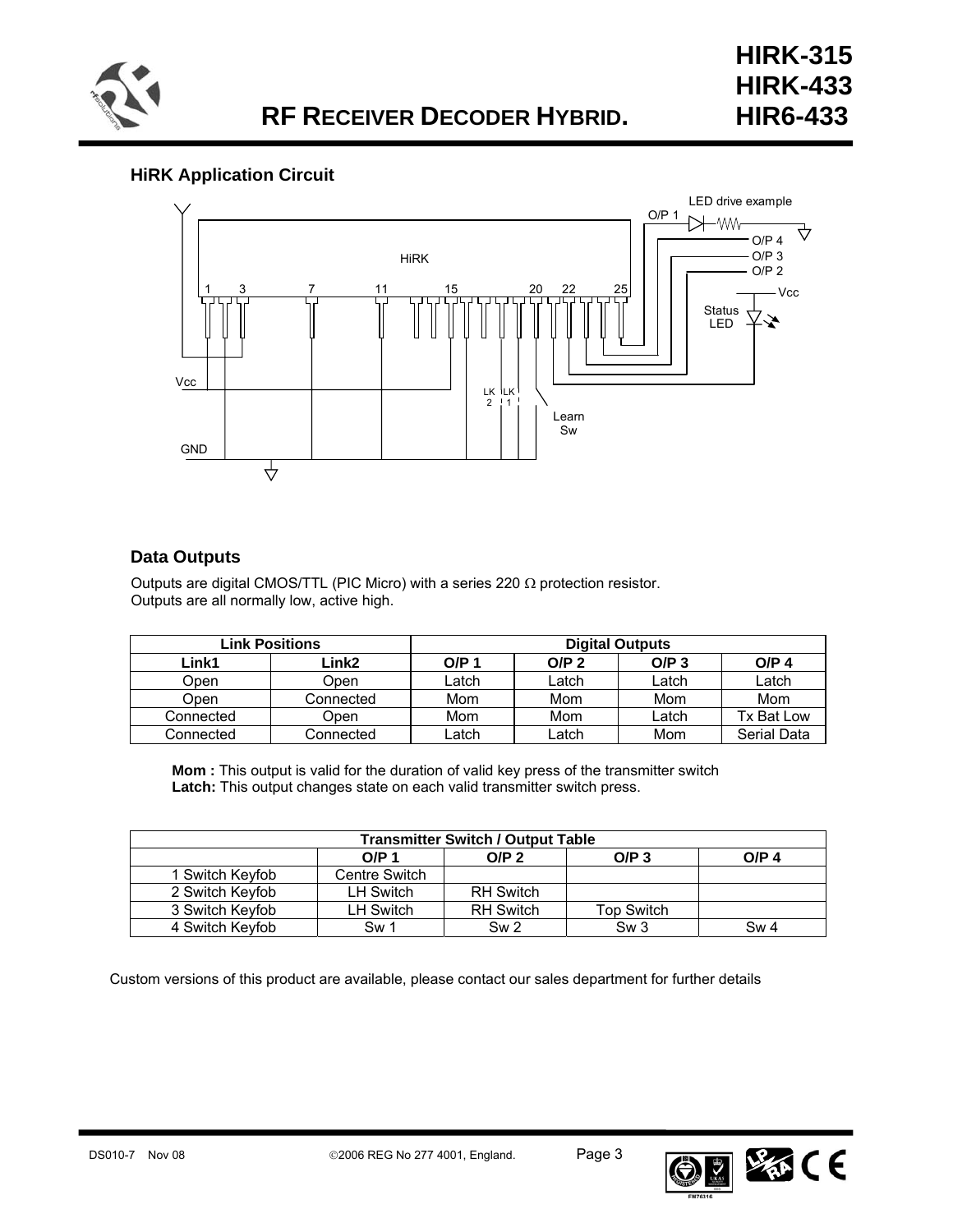

## **HiR6 Versions**

This range of modules provides a very low power SuperRegenerative receiver, combined with flash programmable controller, supplied pre-programmed to operate with a suitable Keeloq Transmitter encoder.

The range from such a system can be up to 50 metres Line of Sight (LOS). The current consumption is 1.5mA however this may be reduced to only  $1 - 2$  uA by placing the device into sleep mode and turning off the supply to the radio section. A supervisory processor can then wake the module from time to time to allow it to check for the presence of radio data.

Custom versions of this product are available, please contact our sales department for further details

| Pin No         | <b>Name</b>           | <b>Description</b>                                                                                                                                                                                    |
|----------------|-----------------------|-------------------------------------------------------------------------------------------------------------------------------------------------------------------------------------------------------|
| 1              | Vcc-RF                | +5V Supply Voltage - RF section.                                                                                                                                                                      |
| $\mathbf{2}$   | <b>GND-RF</b>         | RF Ground.                                                                                                                                                                                            |
| 3              | <b>ANT</b>            | Connect Antenna to this input.                                                                                                                                                                        |
| $\overline{7}$ | <b>GND-RF</b>         | RF Ground.                                                                                                                                                                                            |
| 11             | <b>GND-AF</b>         | AF Ground.                                                                                                                                                                                            |
| 13             | <b>RSSI</b>           | Received Signal Strength Indicator (RSSI)                                                                                                                                                             |
| 14             | $O/P-AF$              | Raw Data output from RF receiver (CMOS/TTL signal)                                                                                                                                                    |
| 15             | Vcc-digital           | +5V Supply Voltage - digital section.                                                                                                                                                                 |
| 16             | <b>GND-digital</b>    | AF Ground - digital section.                                                                                                                                                                          |
| 17             | <b>MCLR</b>           | Pulls Microcontroller into reset if connected to Ground<br>May be left unconnected if not required (internally tied high)                                                                             |
| 18             | Latch/Mom             | Set High: Configures data outputs as latching. NOTE: no pull-up/down provided.<br>Set Low: Configures data outputs as momentary.                                                                      |
| 19             | <b>Serial Data</b>    | Serial data output                                                                                                                                                                                    |
| 20             | O/P1                  | Active Low data Output 1 (has a 220 $\Omega$ series resistor)                                                                                                                                         |
| 21             | Learn /<br><b>LED</b> | Dual function:<br>Programming Switch input, When grounded places the HiR6 into 'Learn' mode.<br>External LED output, Indicates data reception, and programming status.<br>(has a 1K5 series resistor) |
| 22             | O/P2                  | Active Low data Output 2 (has a $220\Omega$ series resistor)                                                                                                                                          |
| 23             | O/P3                  | Active Low data Output 3 (has a $220\Omega$ series resistor)                                                                                                                                          |
| 24             | O/P4                  | Active Low data Output 4 (has a $220\Omega$ series resistor)                                                                                                                                          |
| 25             | Run / Sleep           | Pulled high: HiR6 operating normally.<br>Pulled Low : HiR6 microcontroller enters sleep mode.                                                                                                         |

## **Pin Descriptions SuperRegenerative Versions (Hir6 series)**

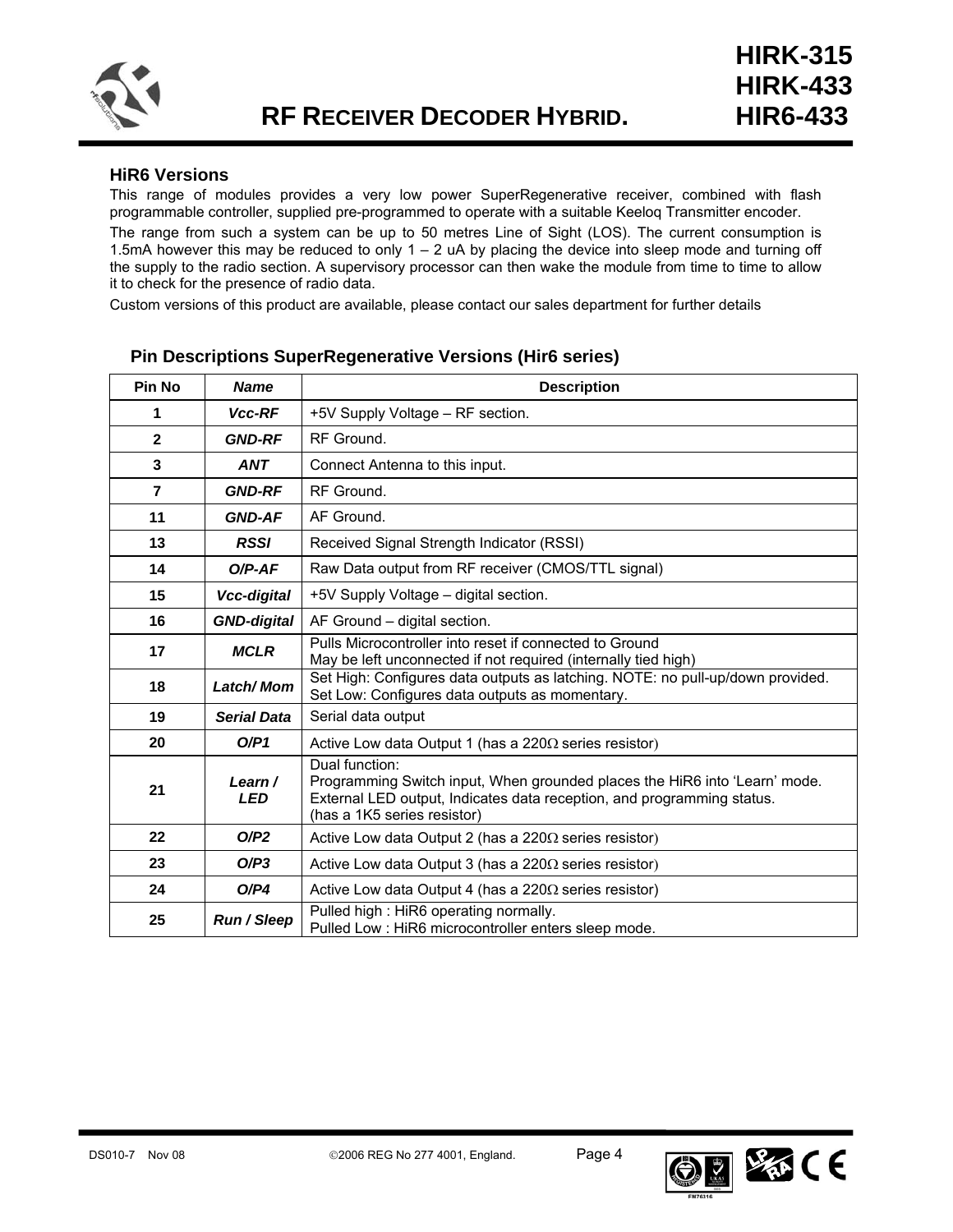

## **HiR6 Application Circuit**



| <b>Transmitter Switch / Output Table</b>                                     |                  |                  |                   |                 |  |  |  |
|------------------------------------------------------------------------------|------------------|------------------|-------------------|-----------------|--|--|--|
| O/P <sub>2</sub><br>O/P <sub>4</sub><br>O/P <sub>1</sub><br>O/P <sub>3</sub> |                  |                  |                   |                 |  |  |  |
| 1 Switch Keyfob                                                              | Centre Switch    |                  |                   |                 |  |  |  |
| 2 Switch Keyfob                                                              | LH Switch        | <b>RH Switch</b> |                   |                 |  |  |  |
| 3 Switch Keyfob                                                              | <b>LH Switch</b> | <b>RH Switch</b> | <b>Top Switch</b> |                 |  |  |  |
| (Red)                                                                        |                  |                  |                   |                 |  |  |  |
| 4 Switch Keyfob                                                              | Sw 1             | Sw <sub>2</sub>  | Sw3               | Sw <sub>4</sub> |  |  |  |

## **Data Outputs**

Outputs are digital CMOS/TTL (PIC Micro) with a series 220  $\Omega$  protection resistor. Outputs are all normally high, active low.

**Mom** : This output is valid for the duration of valid key press of the transmitter switch **Latch**: This output changes state on each valid transmitter switch press.

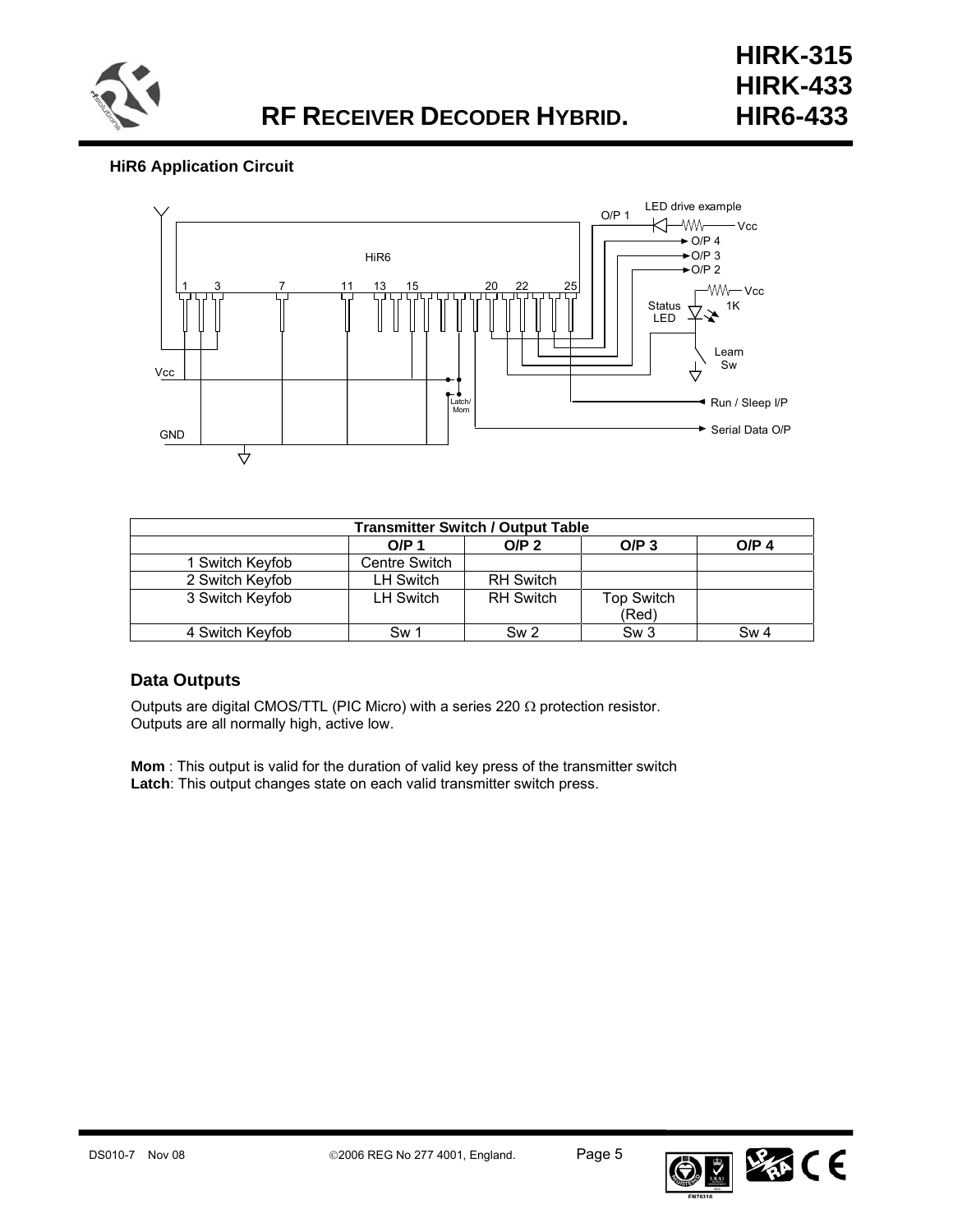

## **Learning a New Transmitter Encoder (Applies to all Decoders)**

- 1. Briefly press the programming switch (PSW).
- 2. Learn LED will illuminate.
- 3. Depress the transmitter once, Learn LED will extinguish.
- 4. Depress the transmitter again, Learn LED will flash. (approx 10secs).
- 5. Wait for Learn LED to stop flashing.
- 6. This transmitter will now operate the system.

#### **Erasing The Memory – all modules**

- 1. Press and hold PSW for 10 seconds.
- 2. Release PSW and LED flashes while the module erases its memory.

## **Antenna Design**

For 99% of applications a 17cm piece of wire is quite adequate for 433 MHz modules. The range achieved from the system is dependent on the choice and position of the antenna. The space around the antenna is as important as the antenna itself. The optimum position is to locate the antenna so that is protrudes directly out the top of the transmitter box. If this is not possible due to other design constraints, try to keep the antenna, and in particular, the 'HOT' end away from other metal in the system such as transformers, batteries and PCB tracks, especially ground planes.

For further information on Antenna design please see our full product catalogue.

#### **Serial Data Output**

Both the HiRK and HiR6 decoders provide a serial data output. (selectable option on HiRK) This outputs the serial number, button and battery status of the transmitter encoder it has successfully received. It also gives an indication of which inputs of the encoder have been activated and the status of the encoder battery. This data has an idle state of logic '1' and may be fed via an RS232 type driver circuit (e.g. MAX232) which may then connect directly to a PC serial port. (An RS232 level serial data output is provided on SA123 & RFEVAL2).

Serial data is output continually whilst data is being received from the transmitter. i.e. this output is valid regardless of whether the encoder has been learnt to the decoder or not. If the user requires the serial number of pre-learnt encoders only, then the serial output should be configured only to output data when one of the digital outputs from the decoder is asserted which occurs only when an encoder has been prelearnt.)

The data received by the decoder (from the encoder) is checked for correct Manchester coding (it is not KeeLoq decrypted) and the following data is output from the Serial Data output pin.

- The 7 digit KeeLog serial number.
- The KeeLog button data and transmitter battery state.
- A carriage return character and a line feed character.

Please note that older versions of the HIRK used a different data format of 57.6K 7 Data Bits and 1 stop bit, these modules will be prefixed with AR4 on the end of the part number or below. These modules may still be ordered but we would highly recommend that the new HIRK modules (AR5 and above) are incorporated into new products.

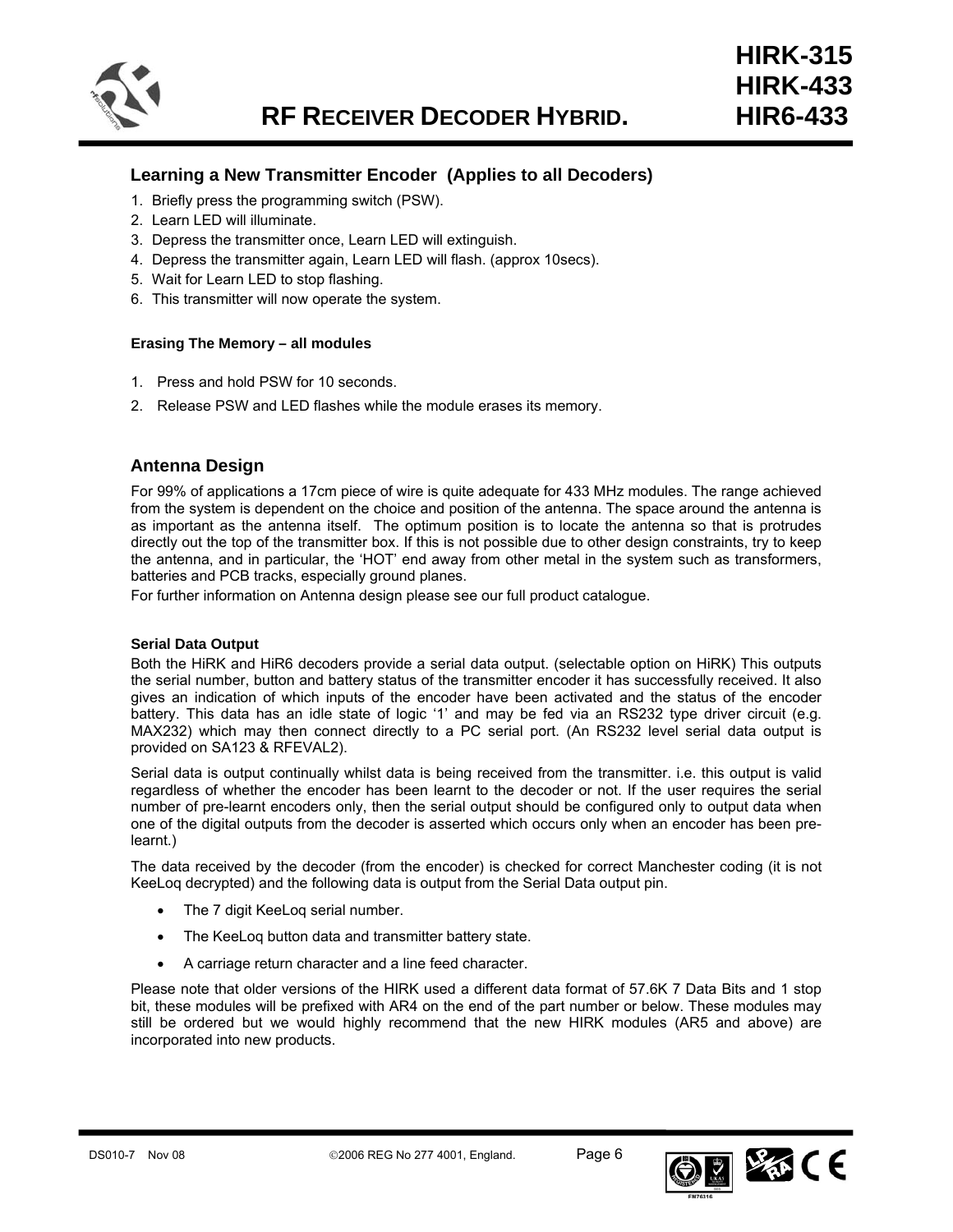

#### **Serial Data Format**

Serial Data is sent as a stream of ASCII characters at 9.6K baud. The character format is 8 data bits with 1 stop bit, no parity.

A serial data string is output every time a valid transmitter packet is received. Due to the nature of the KeeLoq packet there will be a minimum gap between each serial data string of 150mSec.

10 characters are sent with the following format;



#### Output from SD1 pin

**The Transmitter Serial Number** : is made up of 7 ASCII characters from the following group: 0 1 2 3 4 5 6 7 8 9 A B C D E F. The most significant serial number digit is transmitted first. This provides a total of 28million possible serial numbers.

**The KeeLoq Button Status** is transmitted as an ASCII character in the range A to O or if the low battery bit is asserted (encoder battery is low) then in the range a to o. KeeLoq data bits S0, S1, S2 and S3 then make up the ASCII byte least significant bits D0, D1, D2 and D3.

If a single encoder button is pressed, say S0, then character A will be sent (or if low battery, a).

If encoder button S1 is pressed then B (or b) will be sent.

If S0 and S1 are both pressed simultaneously then character C (or c) will be sent.

If all KeeLoq encoder buttons are simultaneously pressed then character O (or o) will be sent.

Examination of the ASCII bit patterns shows that this allows single or multiple encoder button presses to be decoded by the ASCII receiving device.

#### **Examples of Serial Data output:**

For a three button keyfob with serial number 2345678, the serial data output when encoder transmission is decoded would be as follows:

If S1 is pressed: 2345678A (2345678a if the battery voltage in the transmitter is low)

If S2 is pressed: 2345678B (2345678b if the battery voltage in the transmitter is low)

If S1 and S2 are pressed together: 2345678C (2345678c if the battery voltage in the transmitter is low)

If S4 is pressed: 2345678H (2345678h if the battery voltage in the transmitter is low)

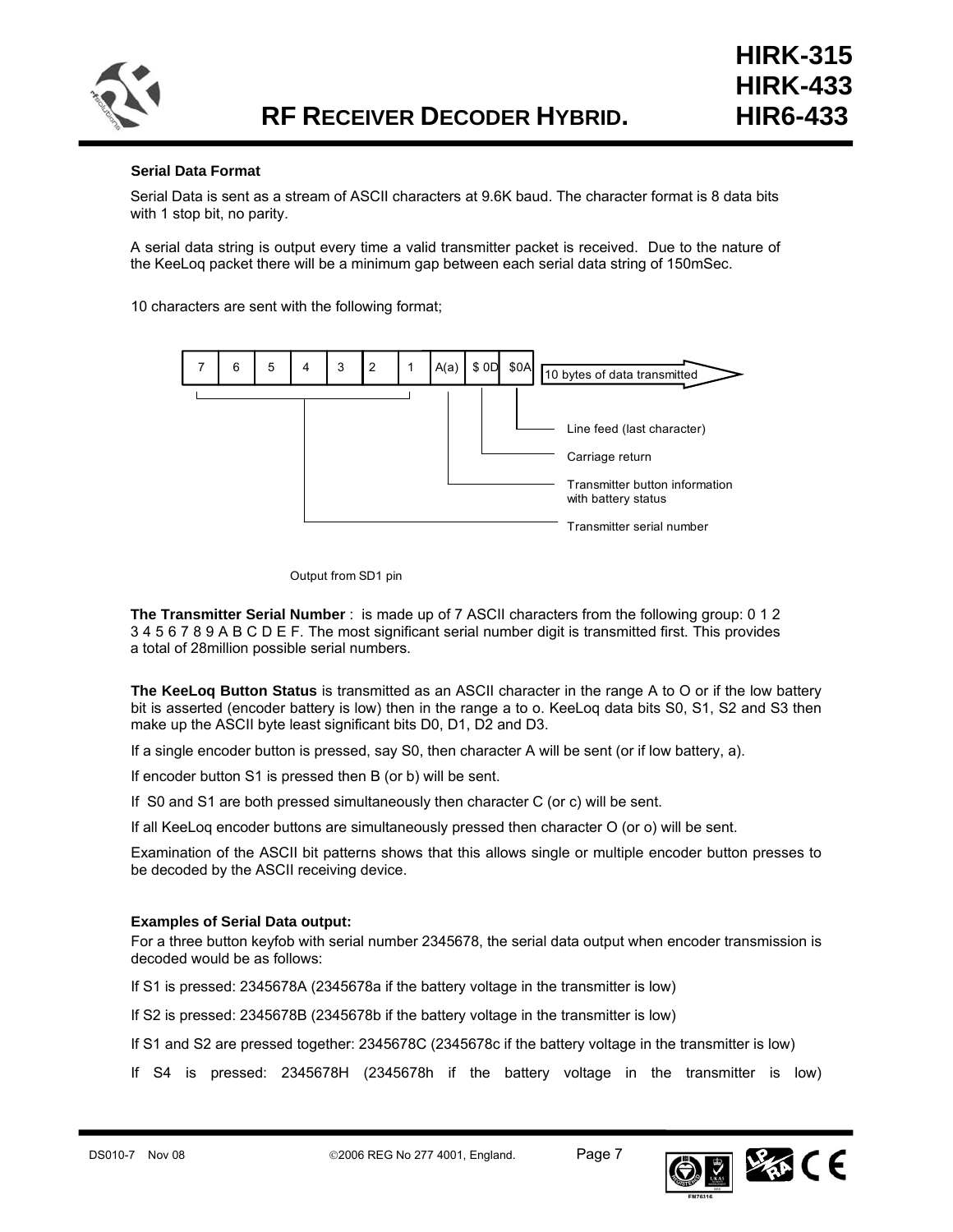

## **Absolute Maximum Ratings**

#### **Technical Specification of HiRK AM Modules**

| Ambient temperature = $25^{\circ}$ Celsius. |          |                |                        |                  |                 |
|---------------------------------------------|----------|----------------|------------------------|------------------|-----------------|
| <b>Electrical Specification</b>             | Min      | <b>Typical</b> | <b>Max</b>             | <b>Dimension</b> | <b>Note</b>     |
| Supply Voltage                              | 4.5      | 5.0            | 5.5                    | V                |                 |
| <b>Supply Current</b>                       |          | 6              |                        | mA               |                 |
| <b>Receiver Frequency</b>                   |          | 315.0          |                        | <b>MHz</b>       | stock frequency |
| <b>Receiver Frequency</b>                   |          | 433.92         |                        | <b>MHz</b>       | stock frequency |
| <b>Working Frequency</b>                    | 200      |                | 450                    | <b>MHz</b>       | Please contact  |
| (custom Frequencies Available)              |          |                |                        |                  | Sales Dept      |
| Data output voltage: (any data output)      |          |                |                        |                  |                 |
| Logic Low                                   |          |                | 0.6                    | V                | out = $8.5mA$   |
| Logic High                                  | Vdd - .7 |                |                        | V                | $out = 8.5mA$   |
| Data output current: (any data output)      |          |                |                        |                  |                 |
| Logic Low                                   |          |                | $-25$                  | mA               |                 |
| Logic High                                  |          |                | 10                     | mA               |                 |
| Turn on Time                                |          | 20             |                        | ms               |                 |
| -3dB Bandwidth                              |          | $+/- 400$      |                        | <b>KHz</b>       |                 |
| R.F Sensitivity (100% AM)                   |          | -106           |                        | dBm              |                 |
| Level of Emitted Spectrum                   |          | -70            |                        | dBm              |                 |
| <b>EMC Compliance</b>                       |          |                | Complies to ETS300-339 |                  |                 |
| <b>Operating Temperature Range</b>          | $-25$    |                | +80                    | $^{\circ}$ C     |                 |

## **Technical Specification of HiRK FM Modules Technical Specifications**

| <b>Electrical Characteristics</b>           | Min     | <b>Typical</b> | <b>Max</b> | <b>Dimension</b> | <b>Notes</b>   |
|---------------------------------------------|---------|----------------|------------|------------------|----------------|
| Supply Voltage (Vcc)                        | 4.5     | 5              | 5.5        | v                |                |
| Supply Current (Operating)                  |         | 5.7            | 6.8        | mA               |                |
| <b>Receiver Frequency</b>                   |         | 433.92         |            | <b>MHz</b>       |                |
| R.F Sensitivity (100% AM)<br>433MHZ version |         | $-103$         |            | dBm              |                |
| 3dB Bandwidth                               |         | $+/-150$       |            | <b>KHz</b>       |                |
| Data Rate                                   | 300     |                | 9.600      | Hz               |                |
| Turn on Time                                |         |                | 5          | mSecs            |                |
| Turn on Time                                |         | 8              |            | mSecs            | $\overline{2}$ |
| Level of Emitted Spectrum                   |         |                | -70        | dBm              |                |
| Low Level Output Voltage                    |         |                | 0.8        | v                | $= 200uA$      |
| High Level Output Voltage                   | $Vcc-1$ |                |            | V                | $= 200uA$      |
| <b>Operating Temperature Range</b>          | $-25$   |                | $+80$      | $\overline{C}$   |                |

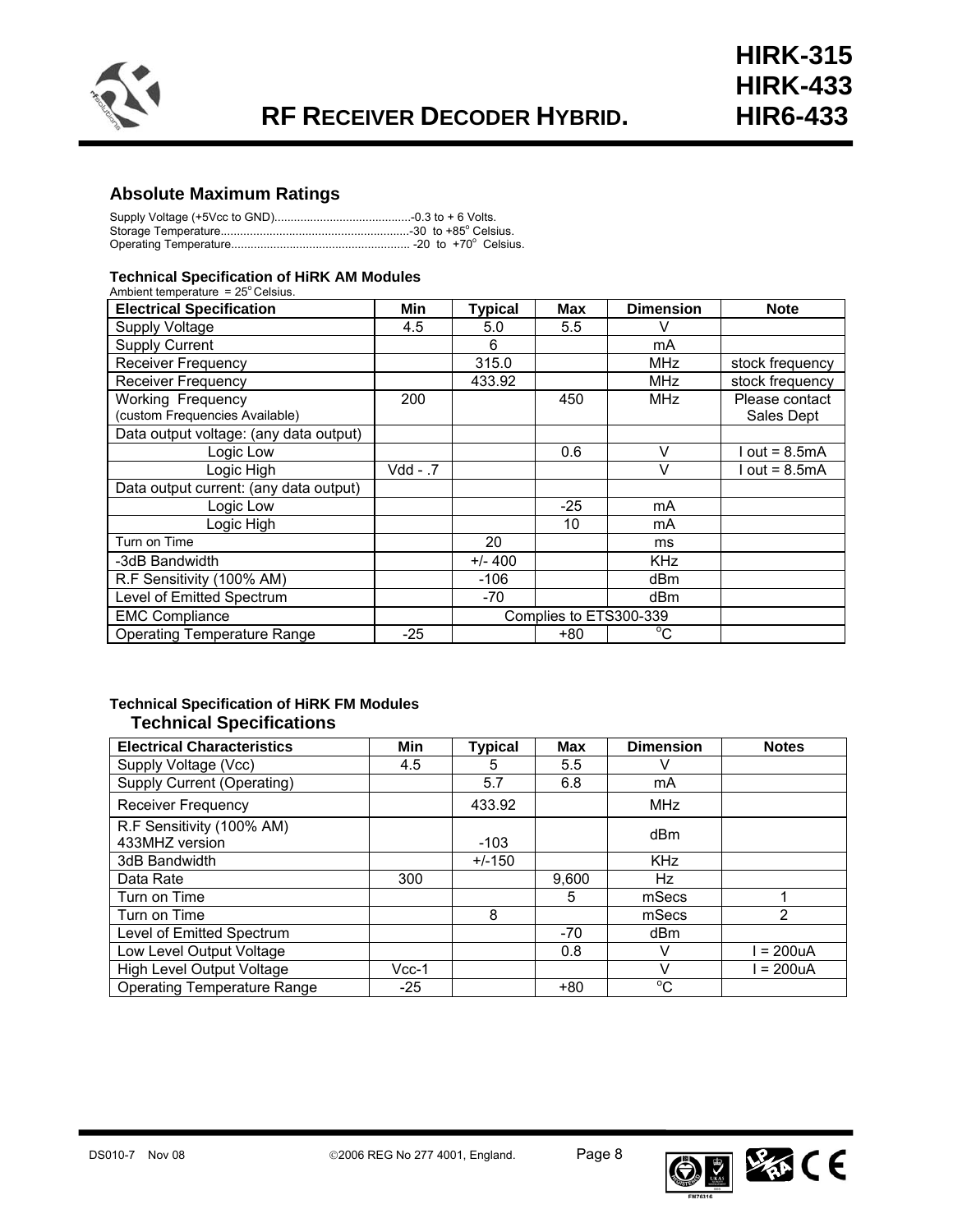

## **Technical Specification of HiR6 AM Modules**

| Ambient temperature = $25^{\circ}$ Celsius. |          |                |                        |                  |                 |
|---------------------------------------------|----------|----------------|------------------------|------------------|-----------------|
| <b>Electrical Specification</b>             | Min      | <b>Typical</b> | Max                    | <b>Dimension</b> | <b>Note</b>     |
| Supply Voltage                              | 4.5      | 5.0            | 5.5                    | V                |                 |
| Supply Current.                             |          |                |                        |                  |                 |
| Normal mode                                 |          | 1.6            |                        | mA               |                 |
| Sleep                                       |          |                |                        | uA               |                 |
| <b>Receiver Frequency</b>                   |          | 315.0          |                        | <b>MHz</b>       | stock frequency |
| <b>Receiver Frequency</b>                   |          | 433.92         |                        | <b>MHz</b>       | stock frequency |
| Working Frequency                           | 200      |                | 450                    | <b>MHz</b>       | Please contact  |
| (custom Frequencies Available)              |          |                |                        |                  | Sales Dept      |
| Data output voltage: (any data output)      |          |                |                        |                  |                 |
| Logic Low                                   |          |                | 0.6                    | $\vee$           | $I out = 8.5mA$ |
| Logic High                                  | 7. - Vdd |                |                        | $\vee$           | l out = 8.5mA   |
| Data output current: (any data output)      |          |                |                        |                  |                 |
| Logic Low                                   |          |                | $-25$                  | mA               |                 |
| Logic High                                  |          |                | 10                     | mA               |                 |
| Turn on Time                                |          | 150            |                        | ms               |                 |
| -3dB Bandwidth                              |          | $+/- 2$        | $+/-3$                 | <b>MHz</b>       |                 |
| R.F Sensitivity (100% AM)                   |          | $-95$          |                        | dBm              |                 |
| <b>EMC Compliance</b>                       |          |                | Complies to ETS300-339 |                  |                 |
| Operating Temperature Range                 | $-25$    |                | $+80$                  | $^{\circ}$ C     |                 |